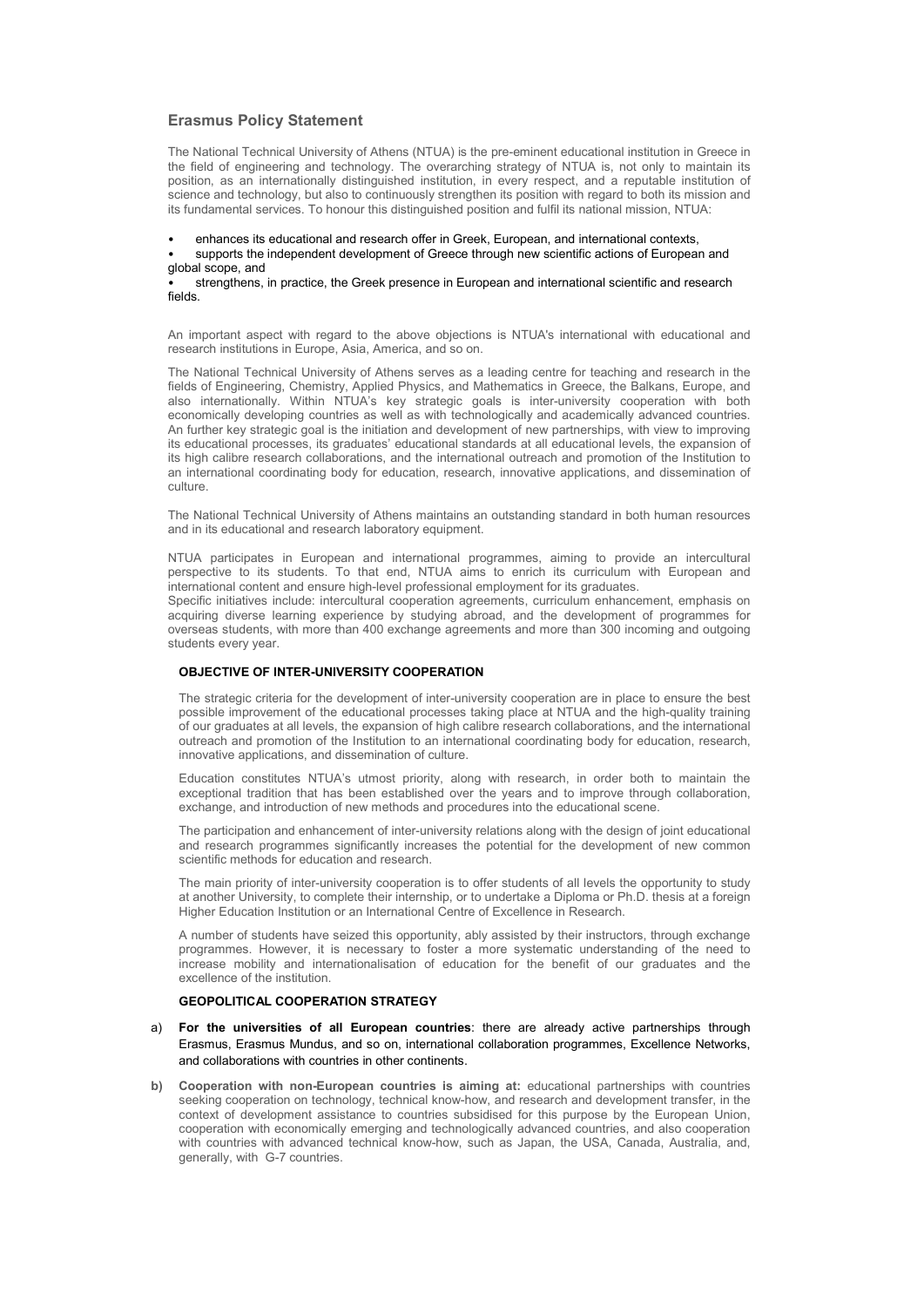c) With Mediterranean countries: NTUA can play a decisive and leading role in the development of interuniversity cooperation. More specifically, in the Balkan countries, many existing partnerships can be further strengthened, taking into consideration that NTUA can provide a bridge of trust, friendship, scientific and technological competence in the effort to establish inter-university partnerships with: the Balkan Countries, the Middle East, North Africa, Black Sea Countries.

NTUA will investigate the possibility of new research collaborations with overseas institutions for the development of new research infrastructures, which, aside from improving on NTUA's current research capabilities, also offer innovative applications.

Effective deployment of human resources together with the exceptional level of infrastructure of the university facilities are key elements towards achieving the goals of inter-university collaboration.

- Research: Research constitutes an integral part of education, and it is essential for the renewal of knowledge and the reformation of the curriculum. The exploitation of research programmes in Greece and in the EU, through student participation in educational research programmes as well as the exchange of scientists between collaborating institutions will further strengthen the high level of research at NTUA.
- International and European Research and Education Organisations: NTUA is already an active participant in International and European organisations and in many international collaborations through European and other research networks. Our experience and practice with organisations such as CERN, SEFI, CESAER, UNESCO, EAU, ETALS, FEANI, WFEA, and so on, for many decades, can guide and inform the process of participating in other international organisations.
- Technology & Know-How Transfer Innovation, through NTUA's participation in joint international research and educational programmes, constitutes the natural continuation and culmination of the educational and research process, for the benefit of the academia and the industry, and forms the interconnection between the two.
- Development and Employment: Development, either as know-how transfer, or as innovation development, or as local development support, or as cooperation with development agencies, constitutes both the goal and the subject matter of inter-university collaborations for the employment of young graduates. Development also encourages young researchers' search for employment opportunities.

The actions of Erasmus+ are expected to yield positive and long-term results to NTUA and its involved Institutions, such as:

- Development of joint European programmes
- Development of joint postgraduate study programmes, with an initial emphasis on specialised 3rd cycle courses and the co-supervision of post-graduate theses and Ph.D. dissertations as the future goal
- Organisation of conferences, lectures, and summer schools
- Development of partnerships and establishment of future partnerships
- Encouragement of research and entrepreneurship in the form of technology transfer and innovation
- A wider understanding and response to social, linguistic, and cultural diversity
- An enhancement of students' intercultural competence
- Strengthening the academic and research profile of the participants through recognition and certification of their skills and qualifications.
- Strengthening collaborations of students working in various research fields while also expanding their employment opportunities.
- Encouraging research and entrepreneurship in the form of technology and innovation transfer between NTUA and the involved Institutions, which may not be limited to academic milieu.

These actions aim at the development of wider networks. The above activities are expected to generate added value to NTUA, to the involved Institutions and to the participating organisations with regard to their academic and research mission as well as their international presence. The outcomes of the actions of the Erasmus+ programme are published on the main NTUA website and the website of the NTUA European Educational Programmes Office for both the academic and the wider community.

Since NTUA's field of activity coincides with that of many organisations interested in modern applications, more efforts will be made in the future to integrate these organisations and companies in the implemented actions.

NTUA's European Educational Programmes Office will keep a record of the organisations, research centres, and companies that may participate in a corresponding programme for undertaking postgraduate theses and Ph.D. dissertations.

The dissemination of project results is achieved through press and media announcements, social media posts, development and operation of a related website, production of targeted information material as well as widespread publicity of public events implemented within the programme.

The proposed activities will be of great value to all the involved institutions, given that Higher Education Institutions will acquire thorough knowledge and extensive experience from the proposed mobility activities. The impact of the proposed mobility activities will be further increased as the cooperation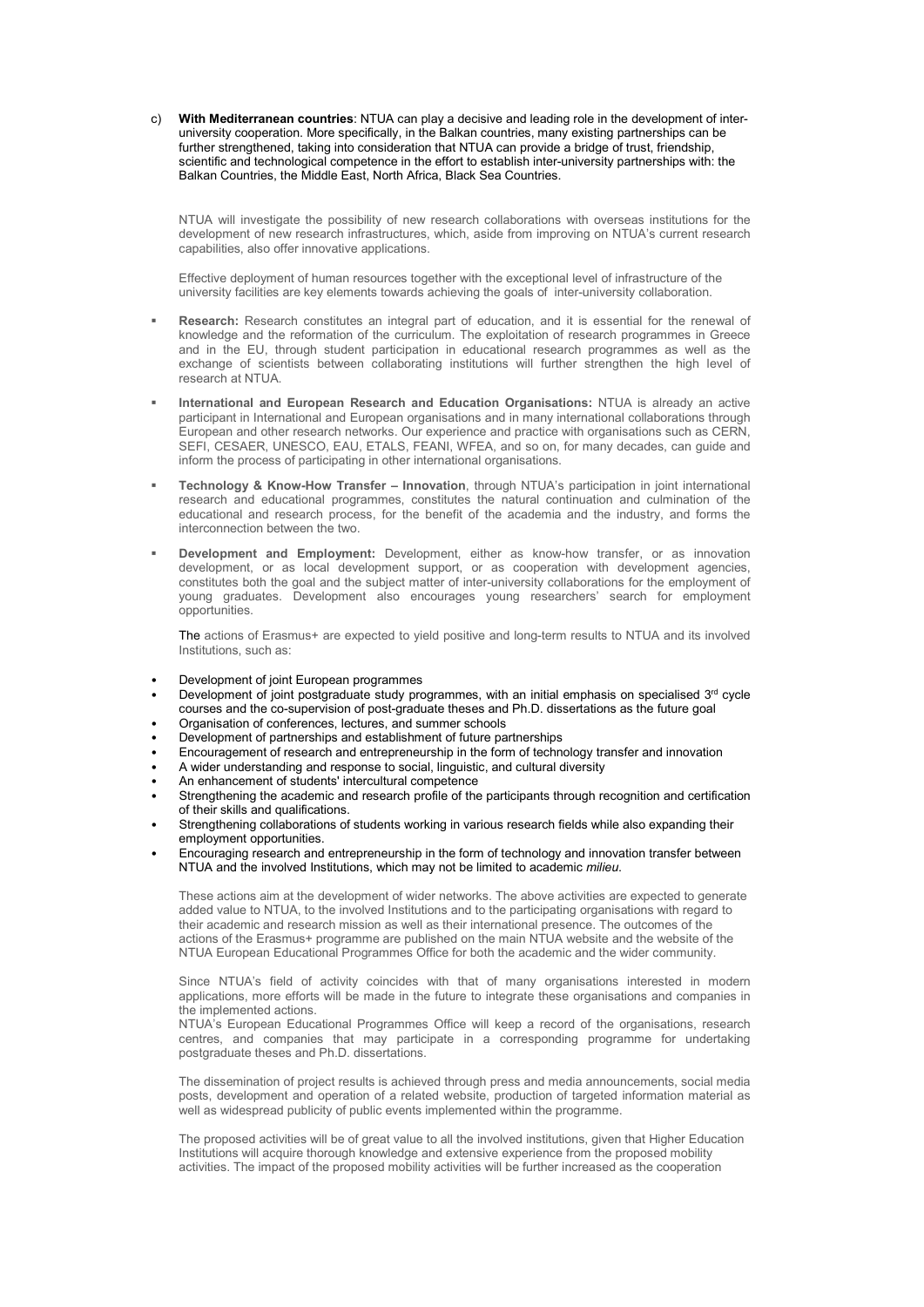between NTUA and the involved Institutions could initiate additional collaborations between Greek Institutions at a national and a European level.

Staff mobility from NTUA to the partner Higher Education Institutions is expected to offer prospects for the structure, management, and operation of NTUA and, most importantly, for creating synergies in relation to internationalisation.

Moreover, lecturers will have the opportunity to share the latest results of their research, future research projects, and also to enhance the development of research consortia or joint projects. They will also discuss in more detail the possibility of offering joint degrees. Faculty members will substantially benefit from experiencing different teaching perspectives, putting forward new ideas to their respective institutions, and exchanging knowledge on specific programmes of study, teaching methods, educational tools, and teaching practices.

European and international experience through Erasmus+ actions can contribute to the acquisition of analytic and synthetic skills in relation to global issues as well as the acquisition of general knowledge that will increase their employability.

The expected impact will determine new decisions and actions:

#### 1. Increasing levels of achievement and strengthening the social dimension of Higher Education **Institutions**

An increase in the number of graduates, the attraction of a wider part of society to Higher Education, and a reduction in the number of students' dropouts can be expected by:

- Taking into account prior learning using EQF, mainly at postgraduate level, and enhancing lifelong learning.
- Working on the social dimension of Higher Education: the under-represented groups, children from unemployed families, immigrants, people with special needs, traditional-cultural-religious factors that influence the studies. Incentives will be applied to low incomes, such as financial support and mentoring.
- Dropout & legislation: Statistics show 10-15% dropout due to lack of support measures for the unemployed and the poor. A new law should introduce a narrower dropout together with a part-time study equivalent to full-time employment.
- 2. Improving the quality and relevance of Higher Education Institutions, among other things, through cooperation between Higher Education Institutions and the labour market

Improving the quality and relevance of Higher Education Institutions, so that relevant programmes of study meet the needs of individuals, the job market, and the future career, while stimulating and rewarding teaching excellence:

- Adapted education by incorporating real projects in the programmes of study and the dissertation, in a projectbased learning programme. The programmes of study are adapted to the requirements of the industry: joint research on this issue with the Technical Chamber of Greece. Subsequently, attracting specialised staff to teach emerging disciplines.
- The use of ICTs for new, open academic courses, digital teaching materials and libraries, distance learning.
- Recognising excellence in academic teaching: establishing a culture of teaching excellence; joint-degree Erasmus programmes could be used as a means.

# 3. Enhancing quality through mobility and cross-border cooperation

NTUA will provide opportunities to students to gain additional skills through studying or training abroad and encourage cross-border cooperation to improve the quality of higher education: The Erasmus Masters programme can be structured into modular programmes, with effective recognition of studies abroad, improved employability and participation of non-European institutions. Cross-links with other universities are expected to confirm and capitalise.

4. Knowledge Alliances

It will support Knowledge Alliances that bring businesses and universities together to develop innovation opportunities, joint activities involving new teaching methods, design of new interdisciplinary programmes of study, innovative courses, and entrepreneurship. The graduates' employability will increase. We will involve and train researchers in projects for their future employment in the industry.

# 5. Improving governance and funding

It will ensure that funding is effective, free up university governance, and invest in quality education to meet the needs of the labour market. It will support activities that develop NTUA's strategic capabilities, thus increasing the autonomy and accountability of the institution, while also increasing the capacity to raise funding from diverse sources and effectively manage resources.

The priority areas in which, among others, further reforms need to be made, concern:

• Increasing the number of graduates, attracting a broader cross-section of society into higher education, reducing the number of early student dropouts;